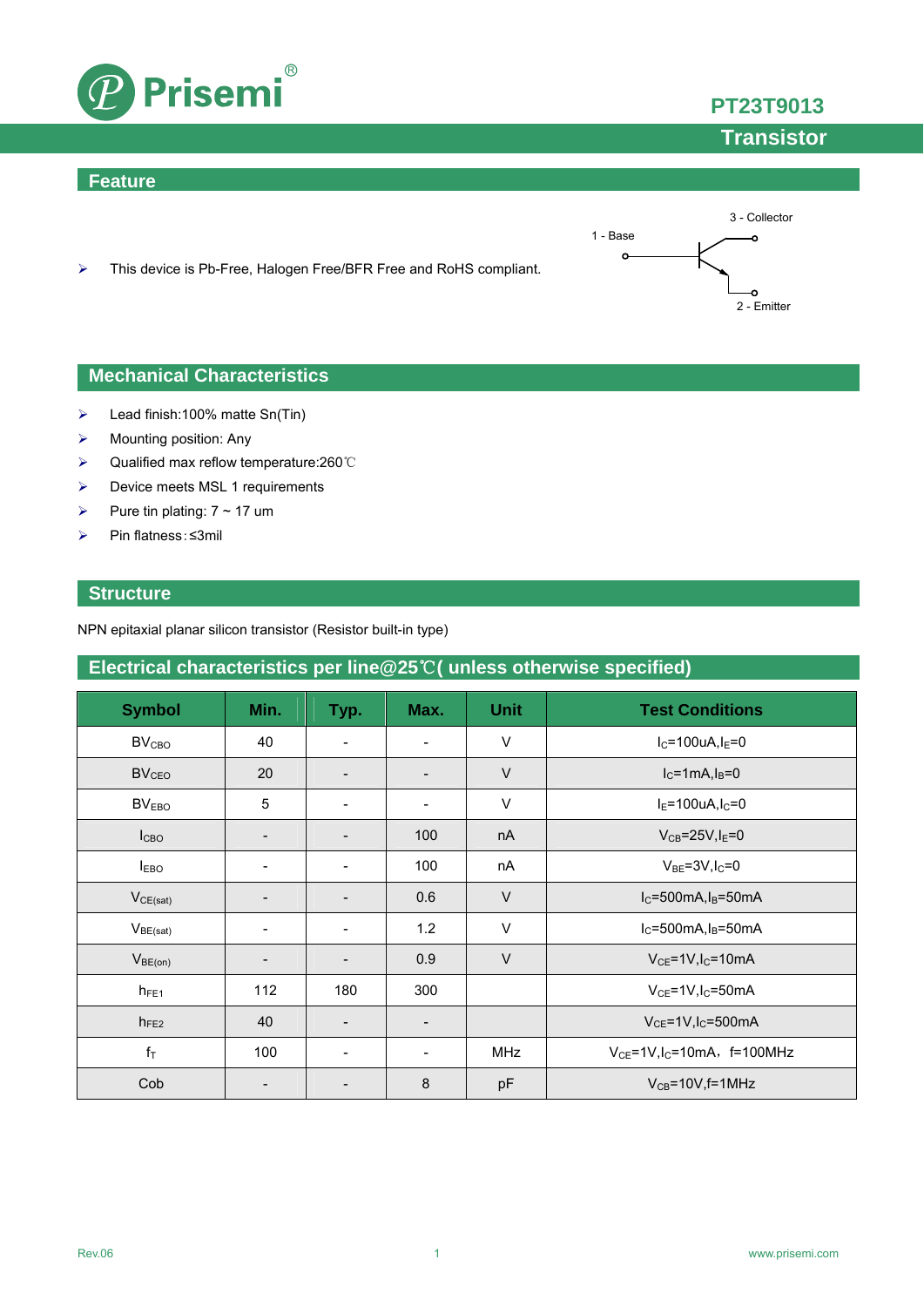## **Absolute maximum rating@25**℃

| <b>Parameter</b>                    | <b>Symbol</b>           | <b>Ratings</b> | <b>Units</b> |
|-------------------------------------|-------------------------|----------------|--------------|
| Junction Temperature                | $T_i$                   | $+150$         | $^{\circ}$ C |
| Storage Temperature                 | $T_{\text{stg}}$        | $-55$ ~+150    | $^{\circ}$ C |
| Collector to Base Voltage           | V <sub>CBO</sub>        | 40             | V            |
| <b>Collector to Emitter Voltage</b> | V <sub>CEO</sub>        | 20             | $\vee$       |
| Emitter to Base Voltage             | <b>VEBO</b>             | 5              | V            |
| <b>Collector Current</b>            | $\mathsf{I}_\mathsf{C}$ | 500            | mA           |
| <b>Total Power Dissipation</b>      | $P_D$                   | 625            | mW           |

### **Characteristics Curve**







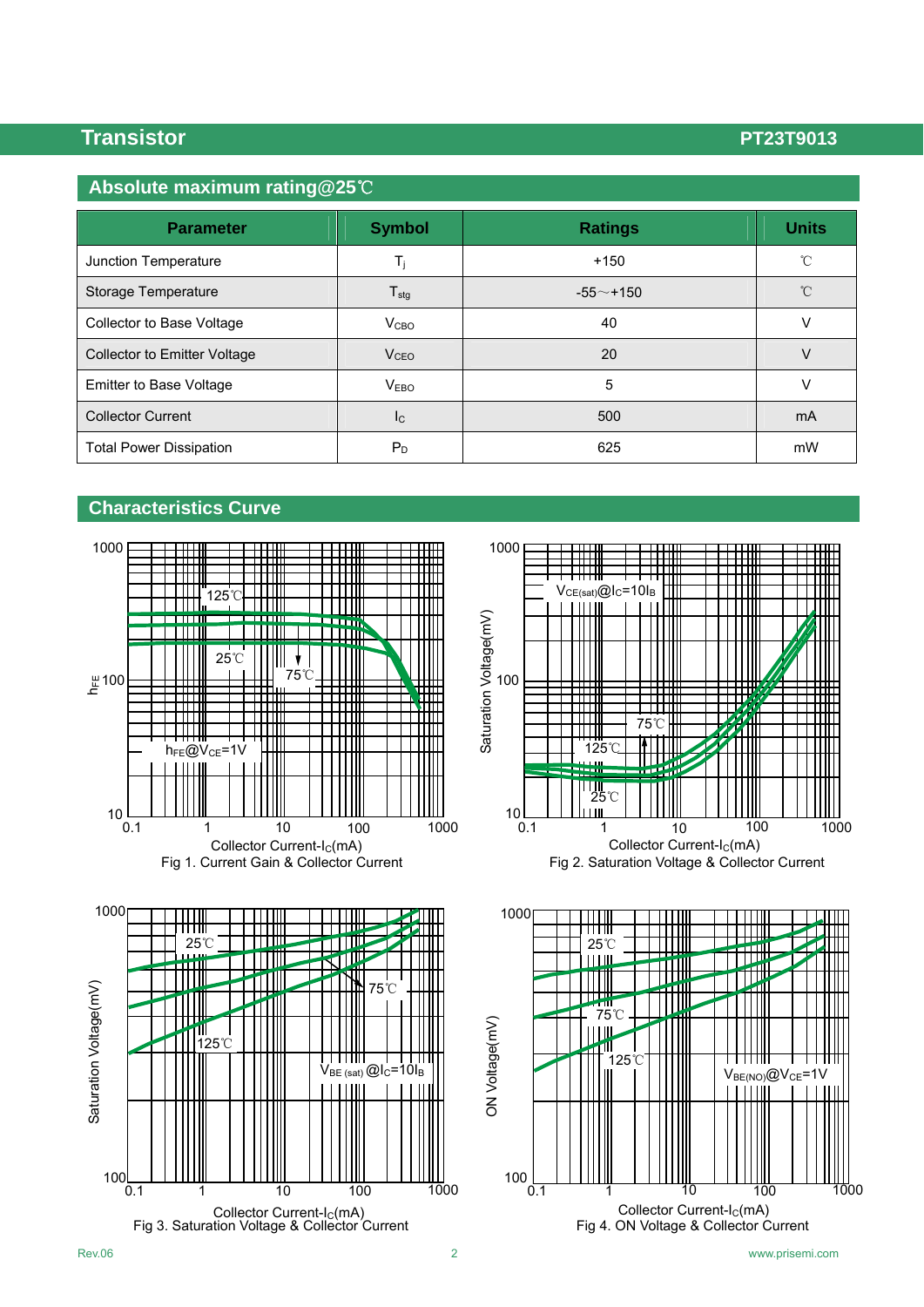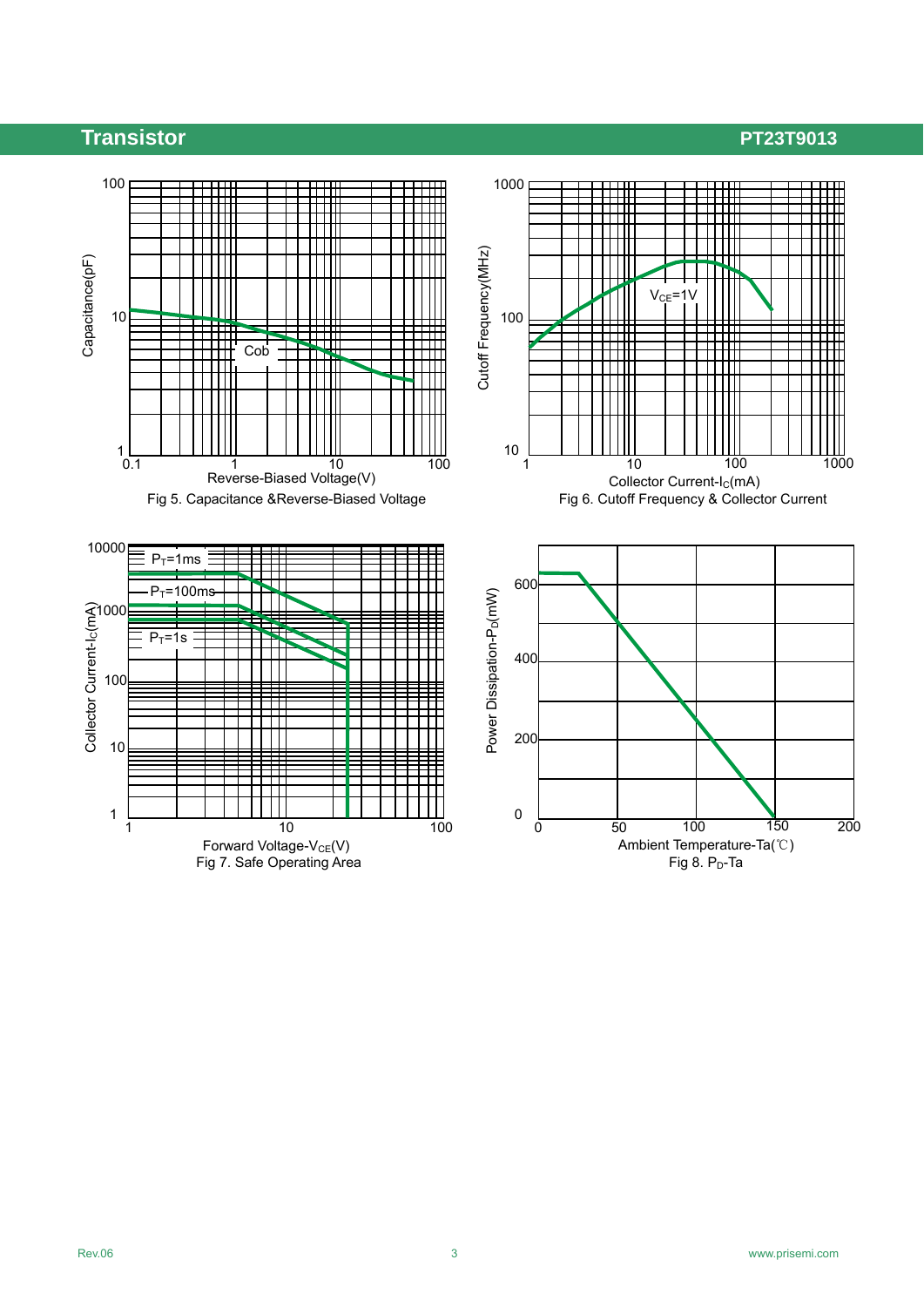## **Solder Reflow Recommendation**



Peak Temp=257℃, Ramp Rate=0.802deg. ℃/sec

## **Product dimension(SOT-23)**





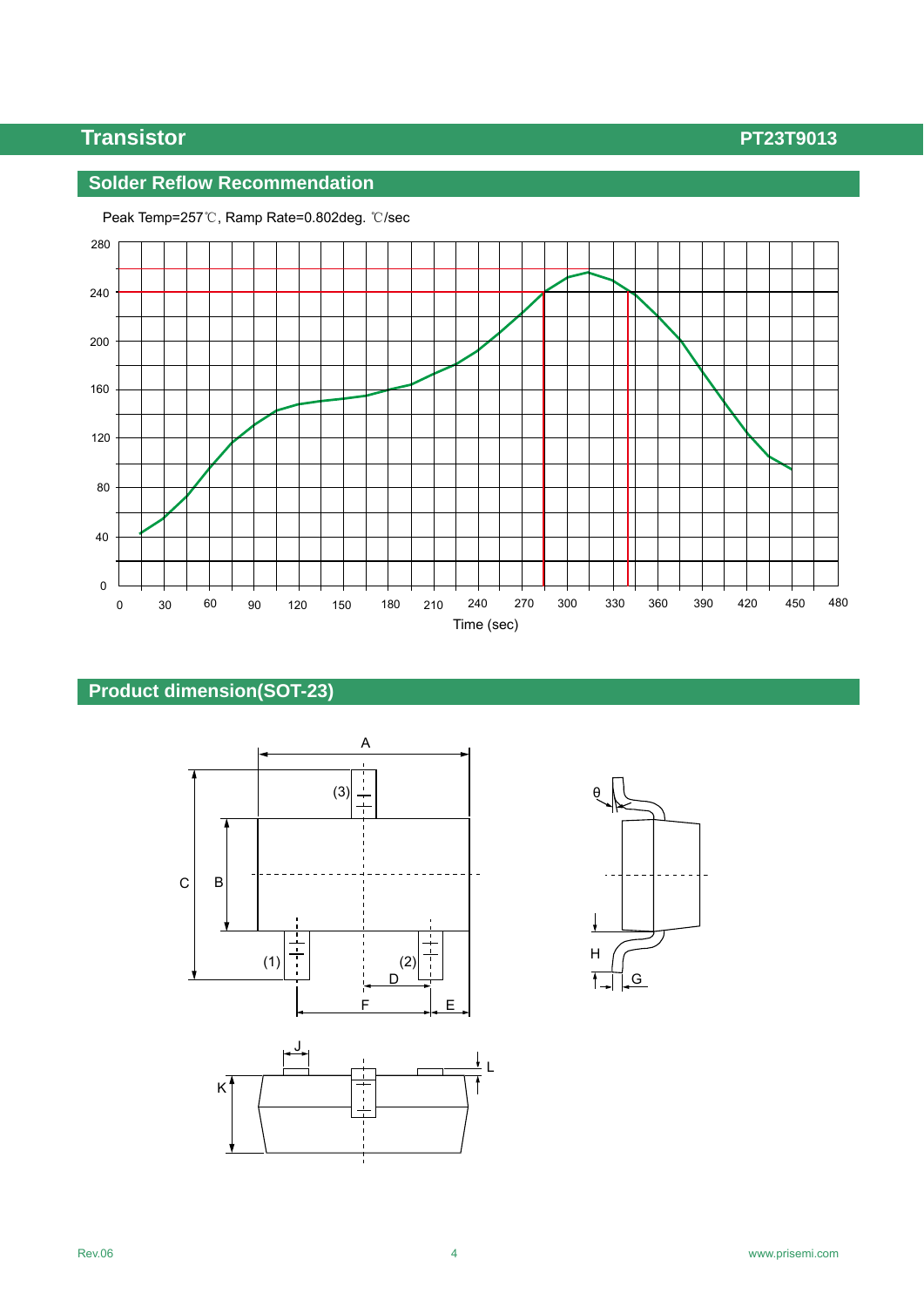|            |             | <b>Millimeters</b> | <b>Inches</b> |              |
|------------|-------------|--------------------|---------------|--------------|
| <b>Dim</b> | <b>MIN</b>  | <b>MAX</b>         | <b>MIN</b>    | <b>MAX</b>   |
| Α          | 2.80        | 3.00               | 0.1102        | 0.1197       |
| B          | 1.20        | 1.40               | 0.0472        | 0.0551       |
| C          | 2.10        | 2.50               | 0.0830        | 0.0984       |
| D          | 0.89        | 1.02               | 0.0350        | 0.0401       |
| E          | 0.45        | 0.60               | 0.0177        | 0.0236       |
| F          | 1.78        | 2.04               | 0.0701        | 0.0807       |
| G          | 0.085       | 0.177              | 0.0034        | 0.0070       |
| H          | 0.45        | 0.60               | 0.0180        | 0.0236       |
| J          | 0.37        | 0.50               | 0.0150        | 0.0200       |
| K          | 0.89        | 1.11               | 0.0350        | 0.0440       |
| Г          | 0.013       | 0.100              | 0.0005        | 0.0040       |
| θ          | $0^{\circ}$ | $10^{\circ}$       | $0^{\circ}$   | $10^{\circ}$ |



| <b>Dim</b> | <b>Millimeters</b> |            |  |  |
|------------|--------------------|------------|--|--|
|            | <b>MIN</b>         | <b>MAX</b> |  |  |
| a          |                    | 0.7        |  |  |
| h          |                    | 1.2        |  |  |
| c          |                    | 2.04       |  |  |
|            |                    | 2.2        |  |  |

# **Ordering information**

| Device    | Package          | <b>Shipping</b>    |
|-----------|------------------|--------------------|
| PT23T9013 | SOT-23 (Pb-Free) | 3000 / Tape & Reel |